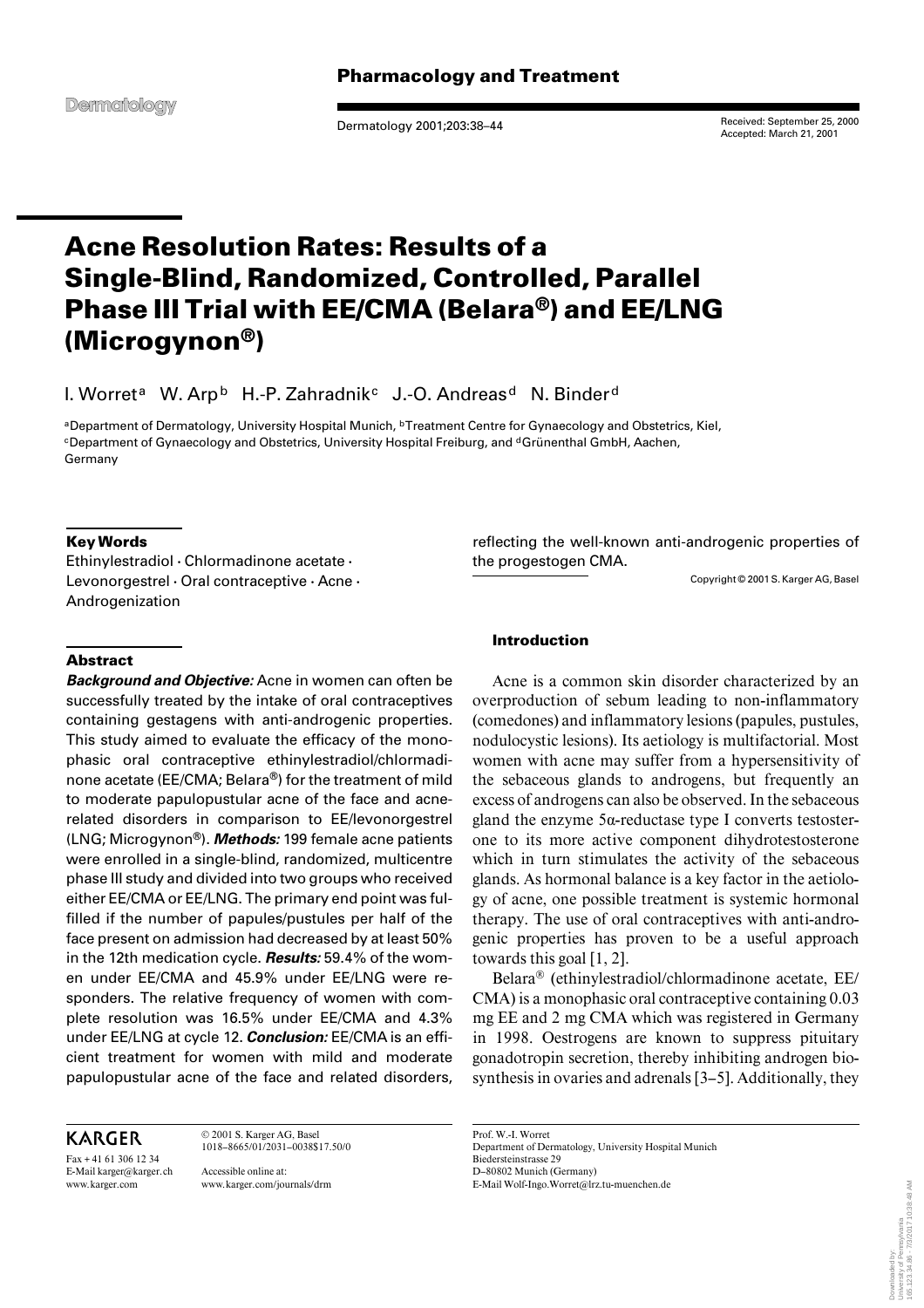may have a direct effect on sebum production [6] and raise the sex-hormone-binding globulin (SHBG) levels [7], which in turn lowers circulating testosterone. CMA is a progestogen derivative with anti-androgenic properties. It reduces clinical manifestations of acne by competing with endogenous androgens at their receptors in the sebaceous gland cells and by inhibiting  $5\alpha$ -reductase type I [8, 9].

The present phase III study compared the efficacy and safety of the combination pill EE/CMA for the treatment of acne of the face, décolleté (i.e. chest) and back, of seborrhoea, alopecia and hirsutism with another commonly used oral contraceptive combining 0.03 mg EE and 0.15 mg levonorgestrel (EE/LNG; Microgynon®).

#### **Methods**

This study was designed as a single-blind (investigator), randomized (1:1), controlled, parallel, multicentric phase III trial. It was performed at 32 office-based gynaecological centres in Germany. The participating gynaecologists were instructed and trained in identifying and differentiating as well as in the counting of papules, pustules or comedones according to the definition of Cook et al. [10] and underwent a self-training phase (i.e. interassessment training) prior to the first recruitment of patients to assure consistency and reproducibility in the evaluation of acne lesions. The study was conducted according to the principles of Good Clinical Practice as specified in the Guidelines of the European Community. The study protocol was approved by the local ethics committees.

Women of reproductive age with mild to moderate papulopustular acne of the face aged between 18 and 40 years (smokers up to 30 years) were randomly allocated to EE/CMA or EE/LNG. Both study medications were to be taken over 12 treatment cycles. After checking inclusion and exclusion criteria, explanation of the study and obtaining written informed consent both 'pill starters' (first intake of an oral contraceptive or no intake of an oral contraceptive during the last 3 months prior to admission) and 'pill switchers' (change of a previous oral contraceptive to study medication with a break of less than 3 months in-between) received one package of study medication containing 3 blisters with 21 film-coated tablets/dragees of EE/CMA or EE/LNG for the first 3 cycles. Patients were not allowed to take hormonal contraception as well as topical or systemic acne therapy during the study. Systemic acne therapy (e.g. with anti-androgens or retinoids) during the last 6 months prior to study start was also excluded.

The first pill of the study medication was to be taken on the first day of withdrawal bleeding in the first medication cycle and thereafter for 21 days, every day at the same time, preferably in the evening. This phase was followed by a 7-day pill-free interval during which withdrawal bleeding usually occurred. All subsequent cycles began on the same day of the week as the first day of the first cycle, irrespective of whether withdrawal bleeding had occurred or was still present. Each participant received a cycle calendar, where the beginning of study medication, all adverse events, missed pills, bleeding events and concomitant medication, if taken, had to be documented; these entries were transferred into the case report form. General medical, dermatological and gynaecological examinations including Pap

smears and pregnancy tests were performed on admission and at regular intervals during the study course. In addition, blood samples were collected on admission and between the 1st and 8th days of cycles 2, 4, 7, 10 and 12 for safety screening and for determination of hormone parameters [testosterone, free testosterone, dehydroepiandrosterone sulphate (DHEA-S), SHBG, luteinizing hormone, folliclestimulating hormone, androstenedione,  $17$ - $\alpha$ -OH-progesterone].

Regular dermatological examinations were performed in cycles 4, 7, 10 and 12; these included counting of acne lesions and the assessment of seborrhoea, alopecia and hirsutism. A modified Plewig score [11] assessing the number of inflammatory lesions was used to classify the degree of severity of facial acne at baseline and during the study: acne of grade 0 was defined as consisting of up to 3 papules/ pustules per half of the face, grade I acne of 4–10, grade II of 11–20, grade III of 21–30 and grade IV of more than 30 papules/pustules per half of the face. The primary study end point was defined as a decrease by at least 50% in papules/pustules per half of the face in the 12th treatment cycle compared to the number of lesions at admission. If the acne was asymmetric, the more affected half of the face was to be taken at each respective visit. A lesion on the midline of the face was counted to the more affected half of the face. The evaluation of the response rates was performed by a Cochran-Mantel-Haenszel test (CMH test). Drop-outs were defined as non-responders in the intention-to-treat population for the primary end point. Secondary end points were the assessment of comedonal acne of the face, acne of the décolleté and back (number of comedones and papules/pustules), further signs of androgenization such as seborrhoea, alopecia and hirsutism (according to an intensity scale: mild, moderate, severe; for hirsutism the localization was given, data not shown) as well as blood levels of androgens and SHBG, cycle stability and incidence of adverse events.

#### **Results**

#### *Participants*

In this study 32 gynaecologists in Germany recruited 199 patients. One hundred and one volunteers were randomly allocated to EE/CMA and 98 to EE/LNG. Both treatment groups were comparable to each other concerning demographic data (age, weight, height, Broca index, body mass index), alcohol consumption, smoking habits (47/199 smokers), gynaecological and bleeding history and concomitant diseases. On admission, all patients in both study groups suffered from papulopustular acne of the face; most of the patients were assigned to Plewig grades I and II [11]; 55.4% (56/101) in the EE/CMA and 52% (51/98) in the EE/LNG group had acne of the décolleté, and 52.5% (53/101) in the EE/CMA and 48% (47/98) in the EE/LNG group had acne of the back (all Plewig grade I or II, except 1 patient with grade IV in the EE/ LNG group). The number of patients of each study group assigned to each classification was comparable. One hundred and fifty patients (78 on EE/CMA, 72 on EE/ LNG) completed all 12 medication cycles, and 148 pa-

Belara® and Microgynon® in the Treatment of Acne

Dermatology 2001;203:38–44 39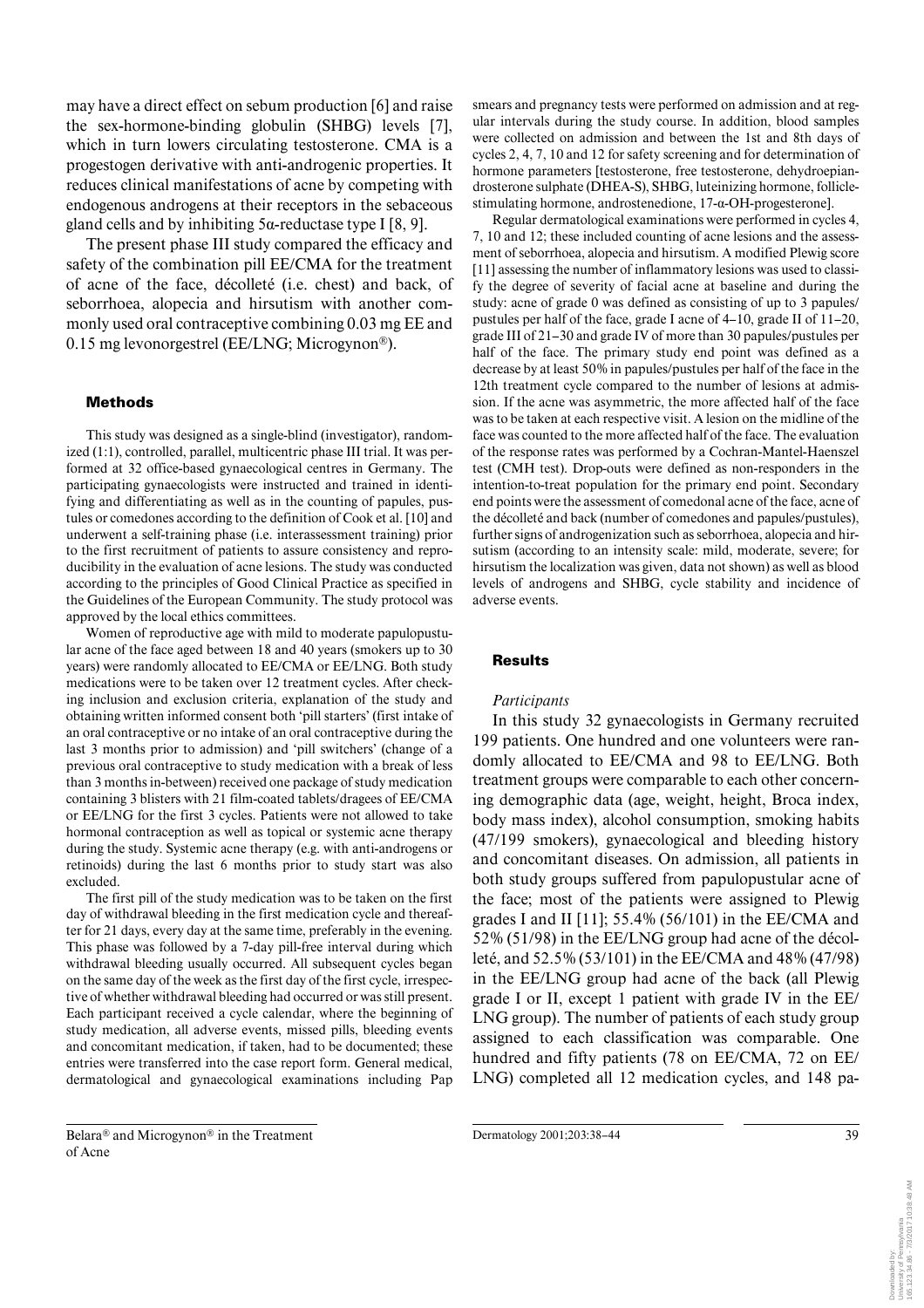tients (78 on EE/CMA and 70 on EE/LNG) finished the study according to protocol. Twenty-three patients on EE/ CMA and 26 on EE/LNG terminated the study prematurely, mainly due to adverse events, lack of efficacy of study medication, protocol deviations, non-compliance, wish to conceive and pregnancy.

# *Effect of Study Medication on Papulopustular Acne of the Face*

In total, 60 of the 101 patients (59.4%) on EE/CMA and 45 of the 98 patients (45.9%) on EE/LNG were responders according to the definition of the primary end point (i.e. they showed a reduction of papules/pustules of at least 50% in the 12th treatment cycle). This superiority of EE/CMA over EE/LNG was statistically significant (CMH test,  $p = 0.02$ ).

At admission, both medication groups started with a median number of 8.0 papules/pustules (Q1–Q3 interval: 6–13) per half of the face. A gradual reduction of these numbers from admission until cycle 12 was observable for both medication groups (fig. 1a). Accordingly, the number of women with complete resolution (i.e. no papules/ pustules) increased continuously under EE/CMA reaching a relative number of 10.1% (9/89 patients) by cycle 7 and of 16.5% (13/79 patients) by cycle 12. In comparison, in the EE/LNG group only 5% (4/80) of the patients were cured by cycle 7 and 4.3% by cycle 12, respectively. These results point to an earlier onset and a more pronounced improvement of papulopustular acne of the face under EE/CMA. In 98.7% (78 of 79 patients) of the EE/CMA patients and 87.1% (61 of 70 patients) of the EE/LNG patients an improvement of their facial acne was reported after cycle 12. A deterioration (i.e. an increase in the number of pustules/papules) was seen in 11.4% (8 of 70 patients) of the EE/LNG group whereas in the EE/CMA group no exacerbation was observable in the 12th treatment cycle.

Summarizing the results in other words, in cycle 12, 67.1% (53 of 79) of the patients under EE/CMA and 54.3% (38 of 70) of the women of the EE/LNG group could be assigned to Plewig score 0, and 7.6% (6 of 79) under EE/CMA and 17.1% (12 of 70) under EE/LNG still had grade II acne according to Plewig.

In order to investigate whether the previous intake of an oral contraceptive could have an influence on the response rate, a stratification analysis was performed (i.e. pill switcher and pill starter in each treatment group). There were 41.6% (42/101) pill switchers in the EE/CMA group and 40.8% (40/98) in the EE/LNG group, respectively. Response rates for switchers and starters per treat-



**Fig. 1. a** Median numbers of papules/pustules of the face in women treated with Belara (EE/CMA) and Microgynon (EE/LNG) from cycle 0 (admission) until cycle 12 (end of study). **b** Median numbers of comedones of the face in women treated with Belara (EE/CMA) and Microgynon (EE/LNG) from cycle 0 (admission) until cycle 12 (end of study).

ment group are given in table 1. For both subgroups, again a superiority of EE/CMA was shown, being especially pronounced among pill switchers. This has also been proven statistically by including starters and switchers as an additional stratification variable in the statistical test (CMH test,  $p = 0.014$ ).

# *Effect of Study Medication on Comedonal Acne of the Face*

Similar trends could be detected for comedonal acne of the face. In each medication group, 88 patients presented with comedones at admission. Throughout the study there was a gradual reduction in numbers of comedones from admission to cycle 12 which was greater with EE/ CMA than with EE/LNG (fig. 1b). With EE/CMA, an improvement rate of 70.1% (61/87 patients) was already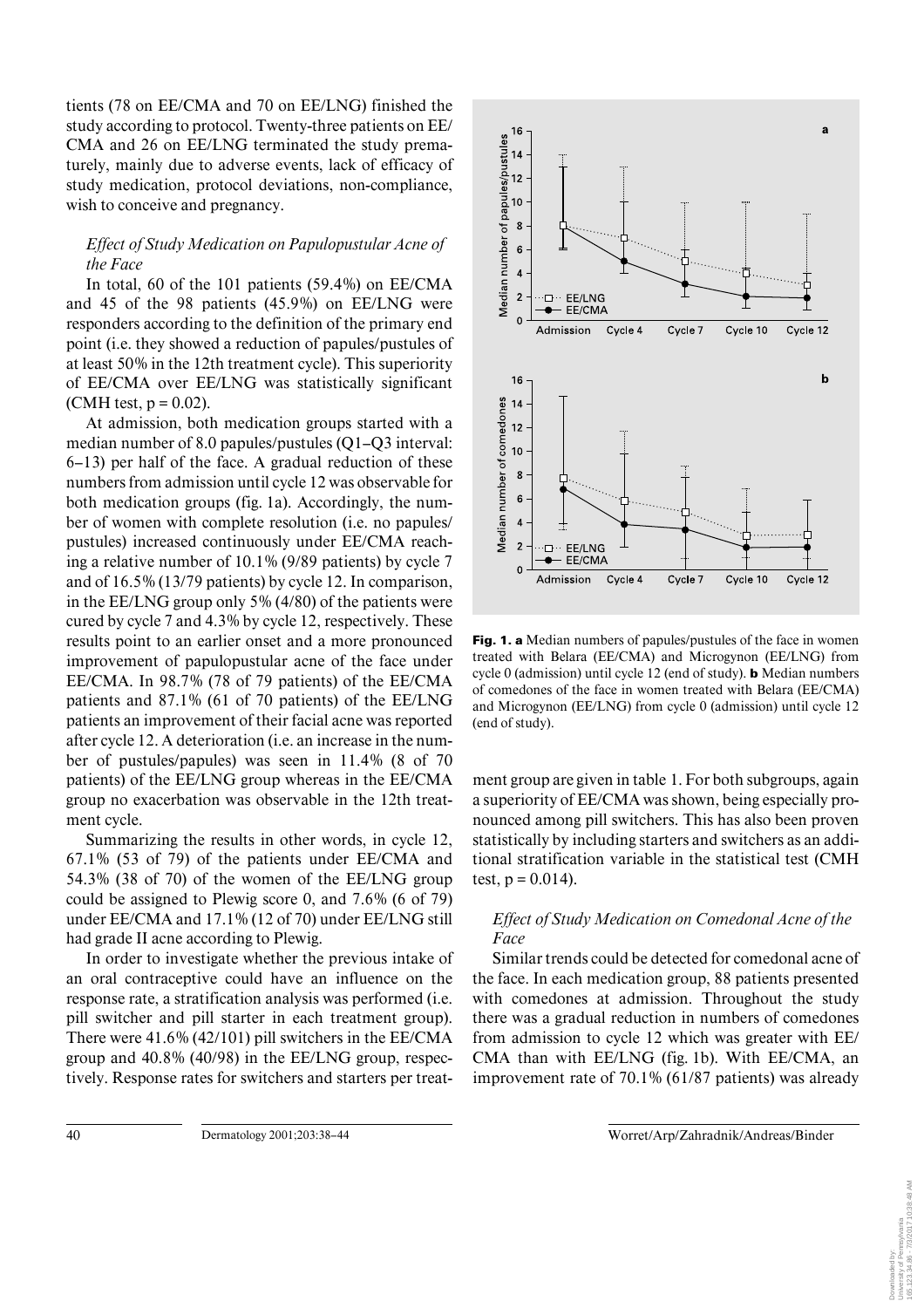

**Fig. 2.** Improvement, healing and deterioration rates for papulopustular acne of the face, décolleté and back under Belara (EE/ CMA) and Microgynon (EE/LNG) after 12 treatment cycles.

**Table 1.** Absolute and relative numbers of non-responders and responders among pill starters and pill switchers in each study group

| Study subgroup | Study group   | Non-responders | Responders | Total     |
|----------------|---------------|----------------|------------|-----------|
| Pill starters  | EE/CMA        | 22(37.3)       | 37(62.7)   | 59 (100)  |
|                | <b>EE/LNG</b> | 26(44.8)       | 32(55.2)   | 58 (100)  |
| Pill switchers | EE/CMA        | 19(45.2)       | 23 (54.8)  | 42 (100)  |
|                | <b>EE/LNG</b> | 27(67.5)       | 13(32.5)   | 40(100)   |
| Total          | EE/CMA        | 41 (40.6)      | 60(59.4)   | 101 (100) |
|                | <b>EE/LNG</b> | 53 (54.1)      | 45 (45.9)  | 98 (100)  |

Figures in parentheses indicate percentages.

seen in cycle 4 compared to 56.5% (48/85 patients) in the EE/LNG group, and by cycle 12, 88.9% (64/72) of the patients with facial comedones under EE/CMA and only 77.3% (51/66) under EE/LNG showed improvement of their lesions. Furthermore, deterioration rates of comedonal acne of the face were much lower in the EE/CMA (2.8%) than in the EE/LNG group (9.1%) at the 12th treatment cycle.

# *Effect on Acne of the Décolleté after 12 Treatment Cycles*

On admission, 55.4% (56/101) of the patients on EE/ CMA and 52% (51/98) patients on EE/LNG suffered from papulopustular or comedonal acne of the décolleté.

Belara® and Microgynon® in the Treatment of Acne

Whereas 45.7% of the patients (21/46) under EE/CMA were completely cured by cycle 12, this was the case for only 21.6% (8/37) patients under EE/LNG. The improvement rate for either papulopustular or comedonal acne of the décolleté was 95.6% (43/45) and 91.9% (34/37) under EE/CMA compared to 81.1% (30/37) and 73.1% (19/26) under EE/LNG. Only 1 woman (2.7%) under EE/CMA had an exacerbation of her comedonal acne on the décolleté reported in cycle 12, but deterioration occurred under EE/LNG in 13.5% of patients with papulopustular acne (fig. 2) and in 15.4% with comedonal acne at cycle 12.

Dermatology 2001:203:38-44 41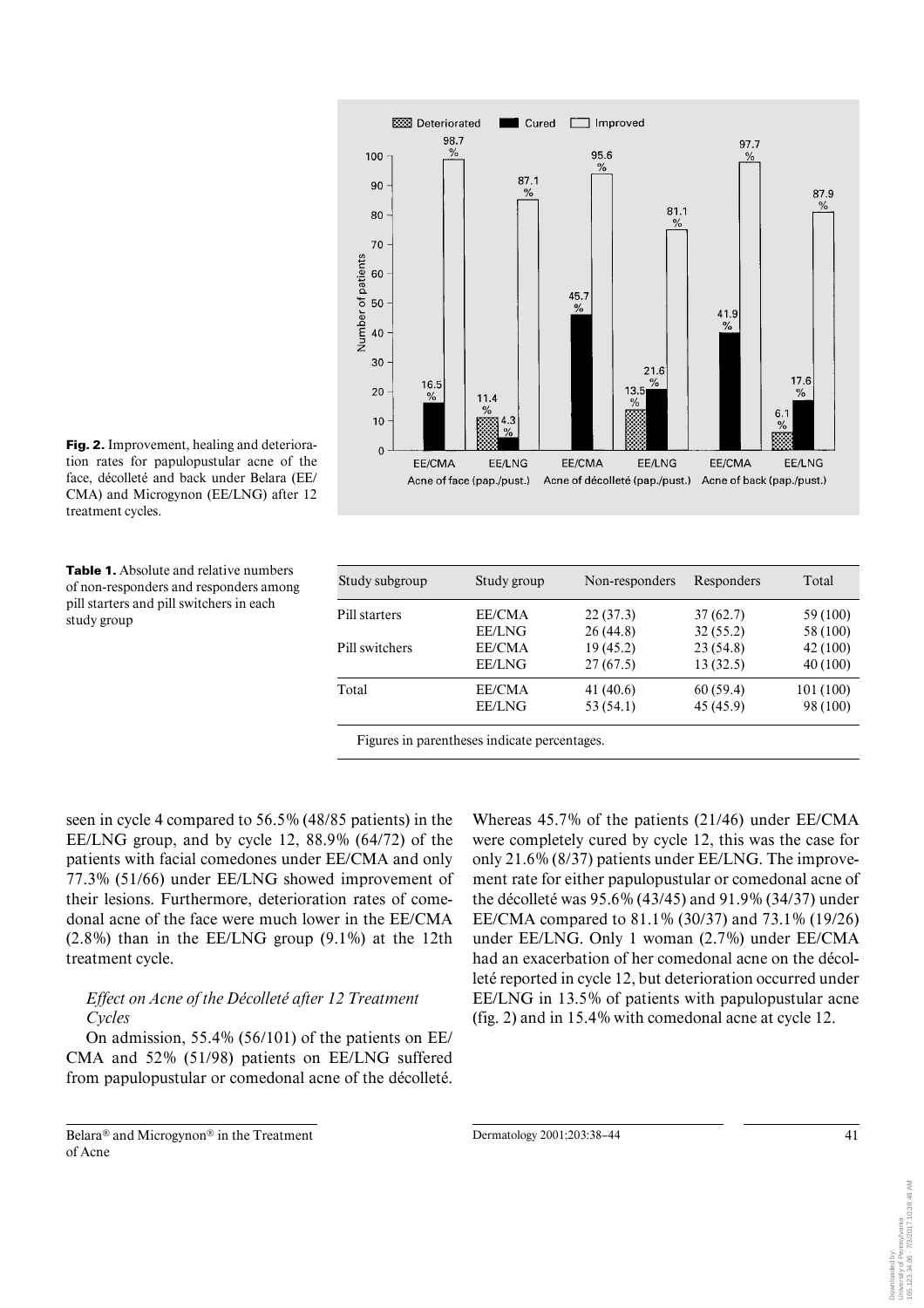

**Fig. 3. a** Median SHBG levels (nmol/l) at baseline, stratified and not stratified into pill switchers and pill starters for both study groups. **b** SHBG levels during the course of the study in the two medication groups.

# *Effect on Acne of the Back after 12 Treatment Cycles*

On admission, 52.5% (53/101) of the patients in the EE/CMA and 48% (47/98) in the EE/LNG groups reported acne of the back. Of these patients, 41.9% (18/ 43) on EE/CMA and 17.6% (6/34) on EE/LNG were cured by cycle 12. Papulopustular acne as well as comedonal acne of the back improved in almost 100% of patients under EE/CMA (97.7%, i.e. 42/43, and 97.3%, i.e. 36/37, respectively) and in a smaller number of patients under EE/LNG (87.9%, i.e. 29/33, and 76.9%, i.e. 20/26, respectively) by the end of the study. No deterioration of acne lesions on the back was reported under EE/CMA in cycle 12, whereas under EE/LNG papulopustular acne deteriorated in  $6.1\%$  (n = 2/33) and comedonal acne in  $11.5\%$  (n =  $3/26$ ) of the patients at that time point. Figure 2 summarizes the relative frequencies of patients showing effects of both kinds of study medication on acne of the face, décolleté and back after 12 treatment cycles.

# *Effect on Seborrhoea, Alopecia and Hirsutism after 12 Treatment Cycles*

At baseline, 31.7% (32/101) of the women under EE/ CMA and 30.6% (30/98) under EE/LNG suffered from seborrhoea mostly of mild (75% in EE/CMA vs. 60% in EE/LNG) or moderate (15.6% in EE/CMA vs. 30% in EE/ LNG) intensity. In both medication groups there was a decrease in the number of patients with seborrhoea after 12 treatment cycles: 80% (20/25) of the volunteers in the EE/CMA group showed total resolution versus 76.2% (16/ 21) in the EE/LNG group.

Similar results were observed among the patients with androgen-dependent alopecia. Resolution rates of 85.7% (6 of 7 patients) in the EE/CMA group and 90.9% (10 of 11 patients) with EE/LNG were achieved. Due to the small number of patients the results give only a hint that the treatments are effective.

Hirsutism, irrespective of the localization, was present in 13.9% of patients under EE/CMA (i.e. 14 women) and in 20.4% (20 patients) under EE/LNG at baseline. It disappeared completely in about one third of patients in each medication group after 12 cycles of treatment: 36.4% of patients on EE/CMA (4/11 women) versus 35.7% on EE/ LNG (5/14 women). Again, due to the small patient population these data give only a trend.

# *Sex Hormones and SHBG*

At baseline, median SHBG levels were already positioned at the upper end of the reference range (16–120 nmol/l, fig. 3a). This was probably due to the fact that both study groups contained pill switchers with already elevated SHBG levels at admission. This assumption was confirmed by a stratification analysis of pill switchers and starters concerning baseline SHBG values (fig. 3a).

During the study there was an increase of almost double in the SHBG plasma values under EE/CMA. This increase was already present in cycle 4. In contrast, un-

42 Dermatology 2001;203:38–44 Worret/Arp/Zahradnik/Andreas/Binder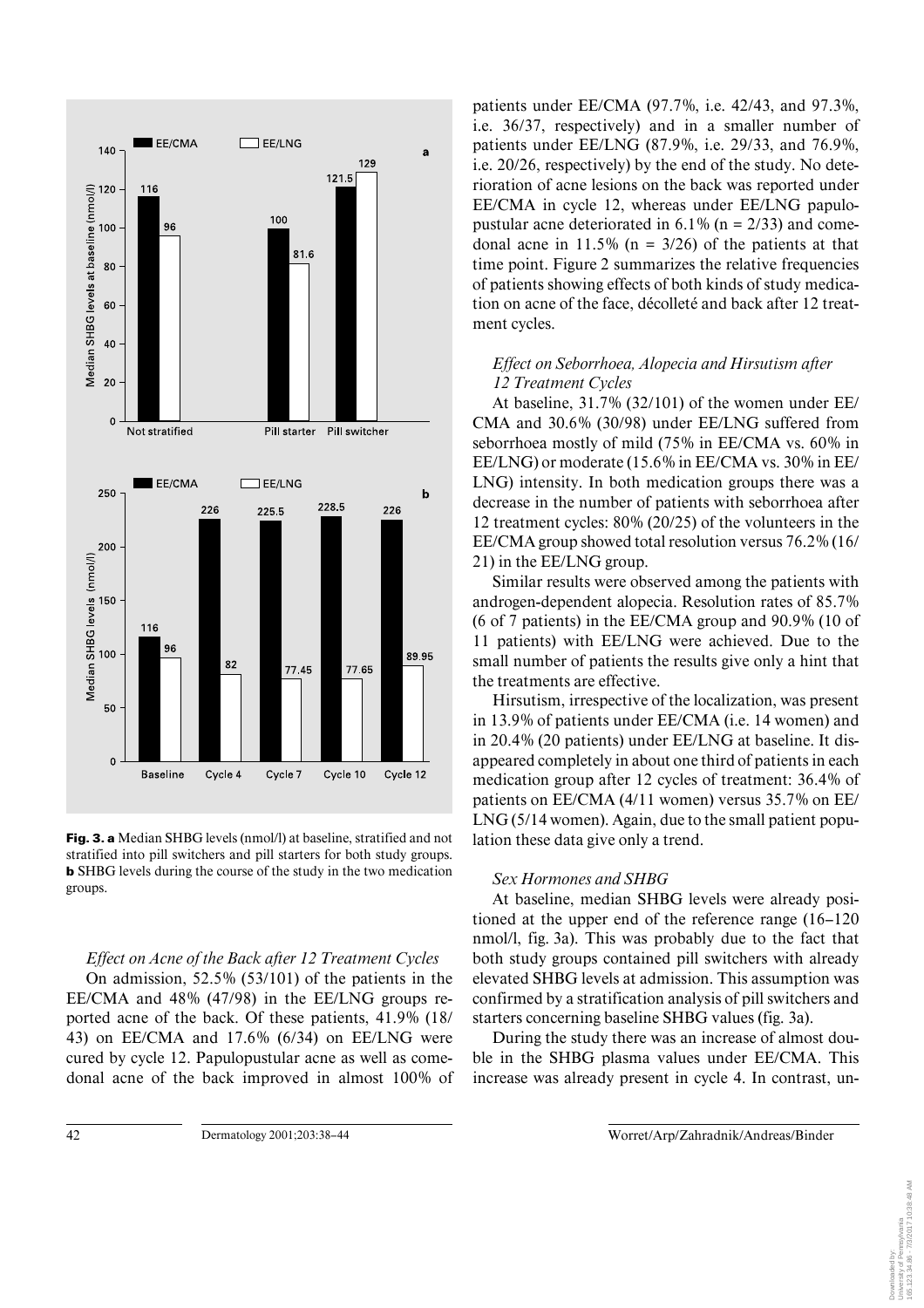der EE/LNG, SHBG plasma levels decreased slightly (fig. 3b).

No major changes in androgen levels during treatment were seen.

### *Tolerability*

Both drugs were well tolerated as reflected by the low incidence and intensity of adverse events.

In total, 103 out of 199 patients (51.8%) reported adverse events, most frequently in the first 3–4 cycles for both medication groups. Under EE/CMA, a total of 421 adverse events in 53 patients compared to 568 adverse events in 50 patients under EE/LNG were reported. The most frequently observed adverse events were headache (24/97, 24.7%), breast tension (19/97, 19.6%), dysmenorrhoea (10/97, 10.3%) and nausea (10/97, 10.3%) for the EE/CMA study group and headache (29/94, 30.9%), nausea (16/94, 17%), dysmenorrhoea (15/94, 16%) and breast tension (14/94, 14.9%) for EE/LNG. These are common adverse events of oral contraceptives.

Most adverse events were classified as mild or moderate (72.4% for EE/CMA vs. 64.3% for EE/LNG).

The majority of patients in both medication groups had regular withdrawal bleedings with onset within the medication-free interval lasting 4–5 days.

There was no major difference in incidence and intensity of intracyclic bleeding between the medication groups. Amenorrhoea occurred in only 1.5% of cycles under EE/CMA and in 1.8% of cycles under EE/LNG.

### **Discussion**

As acne is mainly characterized by the overproduction of sebum in response to the stimulation of the sebaceous glands by androgens, it can often be successfully improved by the intake of oral contraceptives with antiandrogenic properties [1]. The present study was focused on the comparison of the effects of two low-dose oestrogen-progestogen combinations, EE/CMA (Belara) and EE/LNG (Microgynon), on mild to moderate papulopustular acne of the face.

# *Efficacy on Acne of the Face, Décolleté and Back*

EE/CMA was superior to EE/LNG ( $p = 0.02$ , CMH test) in reducing the clinical symptoms papules/pustules of facial acne. After 12 treatment cycles, response rates of 59.4% under EE/CMA and 45.9% under EE/LNG were reached. This difference between the two study medications was even more pronounced for acne of the décolleté

Belara® and Microgynon® in the Treatment of Acne

and the back. For both localizations, an earlier improvement and fewer cases with exacerbation under EE/CMA were observed.

Sansone and Reisner [12] noted that the majority of women suffering from acne show a 2- to 3-fold elevated activity of  $5$ - $\alpha$ -reductase type I, the enzyme that converts testosterone into its active component dihydrotestosterone which stimulates the sebaceous glands. The CMA presented in Belara is a competitive inhibitor of the androgen receptor (e.g. of the sebaceous gland cells). Several publications have also documented positive effects of antiandrogens, such as CMA and cyproterone acetate (CPA) on clinical manifestations of acne, seborrhoea, alopecia and hirsutism [1, 8, 9, 13]. Kaiser [1] using a CMA-containing biphasic oral contraceptive observed resolution rates of 14.5% in patients with facial papulopustular acne after 12 treatment cycles. Similar resolution rates (16.5%) were seen in the present study.

The effects of the CMA in Belara on clinical signs of acne and related disorders are additionally enhanced by the oestrogen component of the pill, EE. EE raises the levels of SHBG leading to a lower level of circulating testosterone. Other 'anti-androgenic' effects of EE, which were proven in animal models, are the inhibition of  $5-\alpha$ -reductase type I [14, 15] as well as a direct effect on sebum production [6]. Finally, both CMA and EE suppress the secretion of gonadotropins of the pituitary gland. This leads to an associated reduction in androgen secretion of the ovary and adrenal cortex. The marked treatment success in women on EE/CMA which occurred already in the 4th treatment cycle exceeded the effect seen with Microgynon by far. This indicates that the anti-androgenic activity of CMA adds to the oestrogen effect of EE, thus underlining that the combination of both components seems to be responsible for the considerably better total treatment success of Belara in acne and other androgen-related symptoms. These results are further supported by the results of a comparative study where an LNG-containing contraceptive (Neovletta® with 0.03 mg EE and 0.15 mg LNG, which is identical with the contents of Microgynon) was compared to two hormonal combinations containing 2 mg CPA and different amounts of EE (Dianette® and Diane<sup>®</sup>, 35 and 50  $\mu$ g, respectively) for the treatment of acne over 6 cycles [2]. After 4 cycles under CPA, the patients had a significantly higher reduction in the number of acne lesions compared to those on EE/LNG. Women taking EE/LNG showed an average reduction of acne lesions by 35%; this is of the same order of magnitude as determined for patients on placebo by Lucky et al. [7] and Redmond et al. [5]. In contrast, in women who took an

Downloaded by:<br>University of Pennsylvania<br>165.123.34.86 - 7/3/2017 10:38:48 AM 165.123.34.86 - 7/3/2017 10:38:48 AMUniversity of Pennsylvania Downloaded by:

Dermatology 2001:203:38-44 43